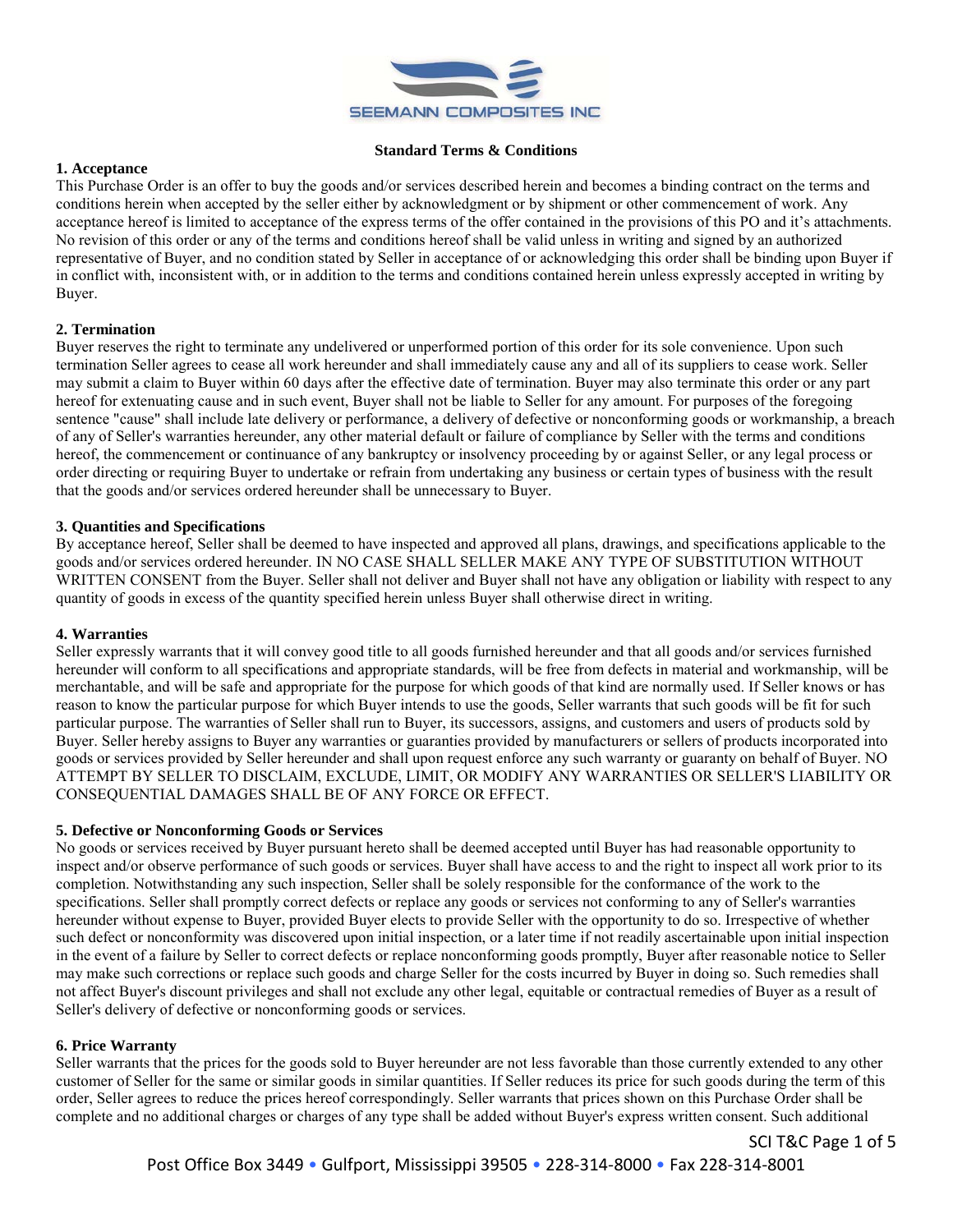

charges include, but are not limited to, shipping, packaging, labeling, customer duties, taxes, insurance, storage, boxing and crating. Delay in receiving invoices and errors and omissions on statements or invoices will be considered just cause for withholding settlement without losing discount privileges.

# **7. Delivery**

Time is of the essence of this Purchase Order. In the event that Seller shall fail to deliver any goods or perform any services on time Buyer reserves the right to cancel this order. If in order to comply with Buyer's required delivery date it becomes necessary for Seller to ship by a more expensive way than specified herein, any increased transportation costs resulting there from shall be paid for by Seller unless the necessity for such costs has been caused by Buyer. Seller shall notify the Buyer promptly of any delays or threatened delays in the performance of this order. No acceptance of goods or services after the scheduled delivery date will waive Buyer's rights with respect to such late delivery nor shall it be deemed a waiver of future compliance with the terms hereof.

# **8. Risk of Loss**

All risk of loss shall be upon Seller from the time the goods first come under Seller's control until such time as the goods shall be delivered to the destination specified herein and there accepted by Buyer. Seller agrees to indemnify and hold Buyer harmless for any and all loss, cost, damage, and expense which Buyer shall sustain as a result or in consequence of the loss of or damage to the goods during such period of time.

# **9. Legal Compliance**

Seller warrants and agrees that in the performance of its obligations hereunder, Seller, its agents, employees, carriers and subcontractors shall (a) comply with all applicable laws, ordinances, codes, rules, regulations and orders, including executive orders now existing or hereafter enacted, adopted or enforced by any governmental body or agency, including where applicable all such laws, ordinances, codes, rules, regulations and orders pertaining to labor and working conditions (including Executive Order 11246, the Rehabilitation Act of 1973, and the Vietnam Era Veterans' Readjustment Assistant Act of 1974), safety and health, food and drug quality, and hazardous materials; (b) apply for, obtain, and pay for all necessary permits and licenses, and pay applicable fees in connection therewith, and (c) pay promptly when due any and all applicable sales, excise, or other taxes due on materials furnished in connection with services performed, and all taxes and amounts due under applicable unemployment, social security, and worker's compensation laws.

# **10. Indemnification**

To the fullest extent permitted by law, Seller shall save and hold Buyer, its directors, officers, employees, agents and representatives harmless from and indemnify, defend, and protect such parties against all liability, loss, claims, demands, damage (including damage to property or bodily injury), and expense (including reasonable attorney's fees) arising out of or in any way resulting from Seller's performance or non-performance hereunder, including any defect or nonconformity with Seller's warranties of the goods and services delivered hereunder, any act or omission of Seller, its agents, employees, or subcontractors; any act or omission of any carrier selected and employed by Seller to deliver goods ordered hereunder to Buyer; any failure by Seller, its agents, employees, carriers, or subcontractors to comply with the terms hereof; any infringement or claim of infringement of any patent, unpatented invention, copyright, design process, trademark, tradename, brand, slogan, unfair competition, or other adverse rights; or any litigation based on or arising out of the foregoing.

# **11. Set Off**

All claims for money due or to become due from Buyer shall be subject to deduction or set off by Buyer by reason of any counterclaim arising out of this or any other transaction with Seller.

# **12. Force Majeure**

Buyer or Seller may delay delivery or acceptance occasioned by causes beyond its control. Seller shall hold such goods at the direction of Buyer and shall deliver them when the cause affecting the delay has been removed. Causes beyond the control of Buyer or Seller shall include government action or failure of the government to act where such action is required, acts of god, strikes, fires, accidents, or other such causes not due to Buyer's fault or negligence.

# **13. Changes**

Buyer shall have the right at any time to make changes in drawings, designs, specifications, materials, packaging, time and place of delivery and method of transportation. If any such changes cause an increase or decrease in the cost or the time required for the performance, an equitable negotiated adjustment shall be made and the agreement created by the acceptance of this Purchase Order shall be modified in writing accordingly. Seller agrees to accept any such changes subject to this paragraph. Seller shall undertake no work on any such change, addition or omission unless and until Seller delivers a Quote and Buyer issues a written change order.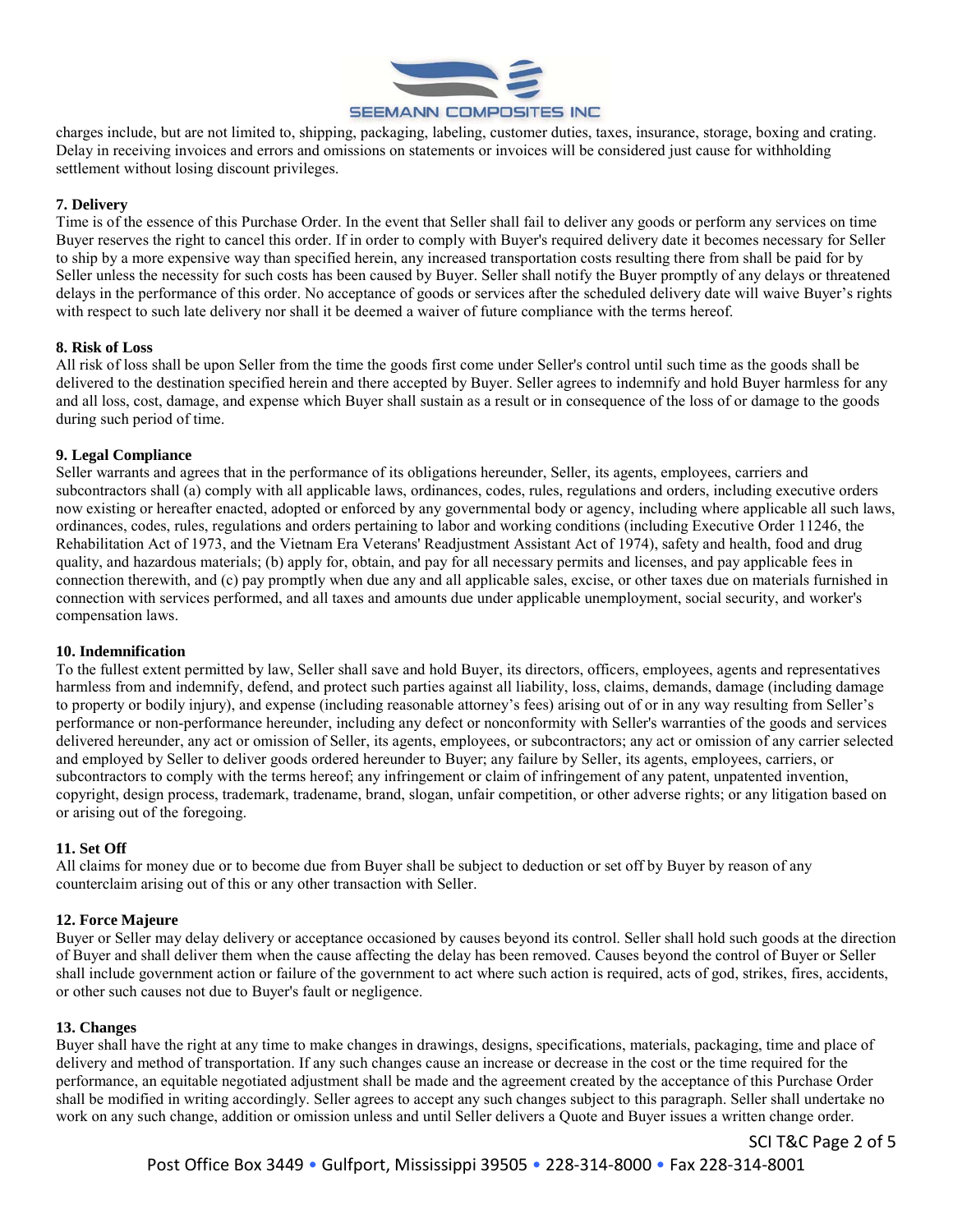

### **14. Confidentiality**

The contents of this order and all related commercial and technical information shall be kept secret and confidential by Seller and will not be divulged by Seller to any third party or utilized by Seller otherwise than in connection with this order. Unless otherwise agreed in writing, no commercial or technical information disclosed in any manner or at any time to Buyer by Seller shall be deemed secret or confidential and Seller shall have no rights against Buyer with respect thereto except such rights as any exist under any applicable patent law.

#### **15. Limitation on Buyer's Liability, Statute of Limitation**

Except as provided in Paragraph 2 hereof, in no event shall Buyer be liable for anticipated profits or for incidental or consequential damages. Buyer shall not be liable for penalties of any description. Any action resulting from any breach on the part of Buyer as to the goods and services delivered hereunder must be commenced within one year after the cause of action has accrued.

#### **16. Assignment**

Seller shall not assign, transfer or hypothecate this Purchase Order or any part hereof or any monies payable or to become payable hereunder without in each case obtaining the prior written consent of Buyer, which may not be unreasonably withheld.

### **17. Waiver**

Any waiver by Buyer of strict compliance with any of the provisions hereof shall not be deemed a waiver of any other provisions hereof and shall not be deemed a waiver of any of Buyer's rights, privileges, claims, or remedies, nor of Buyer's right to insist on strict compliance thereafter.

#### **18. General**

(a) This Purchase Order and any documents referenced to on the face hereof constitute the entire agreement between the parties, and all prior agreements, written or oral, relating to the subject matter hereof are superseded by the terms hereof. Such terms may be modified only by a writing signed by both parties.

(b) The provisions of this Purchase Order are severable and in the event any provision is held to be unenforceable, the remaining provisions will continue in full force and effect.

(c) It is understood that Seller is an independent contractor and not an employee or agent of Buyer and that Seller shall have no power whatsoever to bind Buyer in any way in any dealings between Seller and third parties and shall not attempt or purport to do so. (d) Irrespective of the place of performance, this purchase order will be construed and interpreted according to the federal common law of Government contracts as enunciated and applied by federal judicial bodies and by the boards of contract appeals of the federal Government. To the extent that the federal common law of Government contracts is not dispositive, the laws of the state from which the Buyer's purchase order is issued shall apply, not including its rules with respect to choice of laws.

#### **19. Disputes**

Any dispute arising under this purchase order which is not settled by agreement of the parties will be litigated in the state or federal courts in Harrison County, MS pending any decision, appeal or judgment in such proceedings, or the settlement of any dispute arising under this purchase order, Seller shall proceed diligently with the performance of this purchase order unless otherwise agreed between Buyer and Seller.

# **20. Federal Acquisition Regulation (FAR), DOD FAR Supplement (DFARS)**

The applicable FAR and DFARS are attached as a supplement to this PO.

Where necessary to make the clauses applicable to this purchase order, "Contractor" shall mean "Seller," "Contracting Officer" shall mean "Buyer," and the "Government" shall mean "Buyer" or the "Government" whenever appearing in the clauses. If any of the following FAR or DFARS clauses do not apply to a particular purchase order, such clauses are considered to be self-deleting.

### **21. Government Source Inspection Access**

The government reserves the right to inspect at source, supplies, and services not manufactured or performed at the Buyer's facility. In the event this right is to be exercised, you will be notified and paragraph 22 (below) will become applicable.

#### **22. Government Source Inspection**

Government inspection is required prior to shipment from your plant. Upon receipt of this order, promptly notify the Government Representative who normally services your plant so that appropriate planning for Government inspection can be accomplished. You are required to provide an acceptable inspection area for the Government Representative.

SCI T&C Page 3 of 5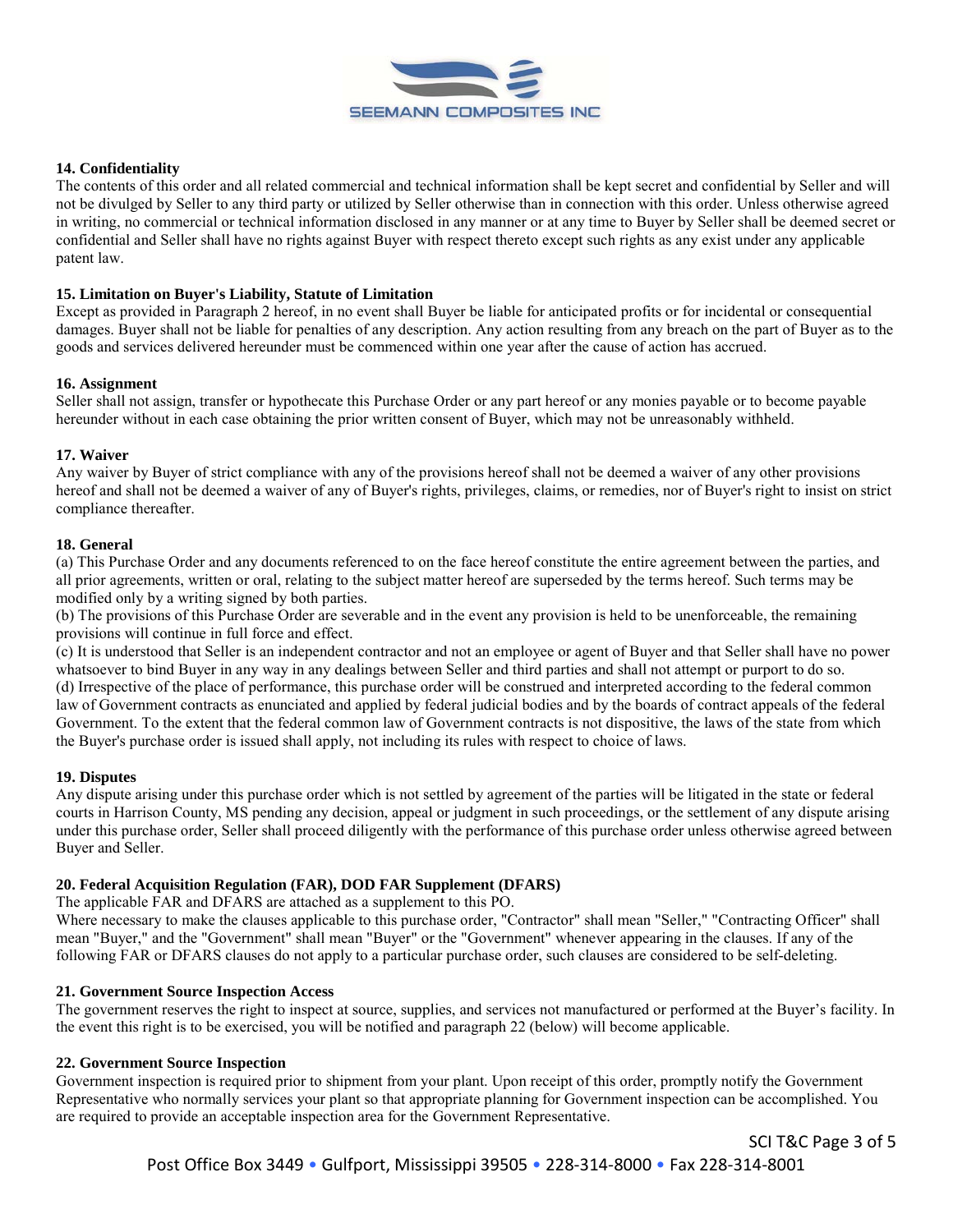

#### **23. Buyer's Source Inspection Access**

The Buyer reserves the right to inspect at source, or have inspected by an authorized representative, supplies and services not manufactured or performed at the Buyer's facility. In addition, the Seller is required to inform the Buyer of the tentative dates of the conductance of all tests applicable to this item at least twenty-one (21) days in advance of such tests. The seller is further required to inform the Buyer of any changes in the above schedule. Should the Buyer not be present when the test/inspection/operation is scheduled, testing shall proceed unless otherwise notified by the buyer. Witness of manufacturing processes and/or tests by the Buyer's Quality representative shall not be construed to indicate acceptance of the product. Evidence of Source Inspection shall normally accompany each shipment.

#### **24. Malpractice, Fraud and Falsification**

Suppliers (management and employees) are contractually obligated and expected to meet all purchase order requirements. Suppliers are required to inform sub-tier Supplier's hired by the Supplier that they are likewise contractually obligated and expected to meet all purchase order requirements.

Suppliers and sub-tier Suppliers shall be aware and vigilant for Malpractice and Fraud and Falsification (F&F), as it affects contract compliance. All parties associated with product and services destined for ultimate delivery to the Purchaser must be aware that Malpractice and F&F are grave and serious matters. The act of Malpractice or F&F has the potential for severe and costly damages.

It is the responsibility of all parties to avoid the slightest possibility or appearance of impropriety or malpractice and to report known or suspected occurrences to the proper authorities. All personnel working within the program must be aware of malpractice and fraud & falsification, pitfalls that could lead to malpractice and fraud & falsification, methods to eliminate potential situations, and Purchaser expectations of supplier's, their employees, and subcontractors.

Consequences of malpractice and fraud & falsification could involve functional failure of product in operation on land or at sea, causing loss of equipment and life. Consequences also include severe dollar loss to the Purchaser, the Government, and the Supplier due to lengthy investigations, possible disqualification from future contracts, production shutdown, and loss of employment. Acts of malpractice or fraud & falsification will result in purchase order contractual action and will also be subject to federal criminal prosecution for violations of law under Title 18 of the U.S. Code, Chapter 47, Section 1001.

Suppliers must ensure that employees and sub-tier Suppliers are provided documentation and information necessary to perform assigned and contracted work correctly. Employees and sub-tier Supplier's must follow established work procedures and contract documents to perform best possible effort within the program.

Any party aware of, or having reason to suspect, malpractice or fraud & falsification is obligated to report this violation anonymously or in person to:

a.) Local Supervision or Management b.) Purchaser Supervision or Management c.) Purchaser Quality Representative d.) Purchaser Buyer e.) Department of Defense Hotline Telephone (800) 424-9098 Websit[e http://www.dodig.osd.mil/hotline/hotline7.htm](http://www.dodig.osd.mil/hotline/hotline7.htm) Email hotline@dodig.osd.mil Mail to Department of Defense Hotline The Pentagon Washington, DC 20301-1900

Should such a notification be necessary, information including location, date(s), time, names of people involved, and violation suspected would be most helpful to promote an investigation.

SCI T&C Page 4 of 5